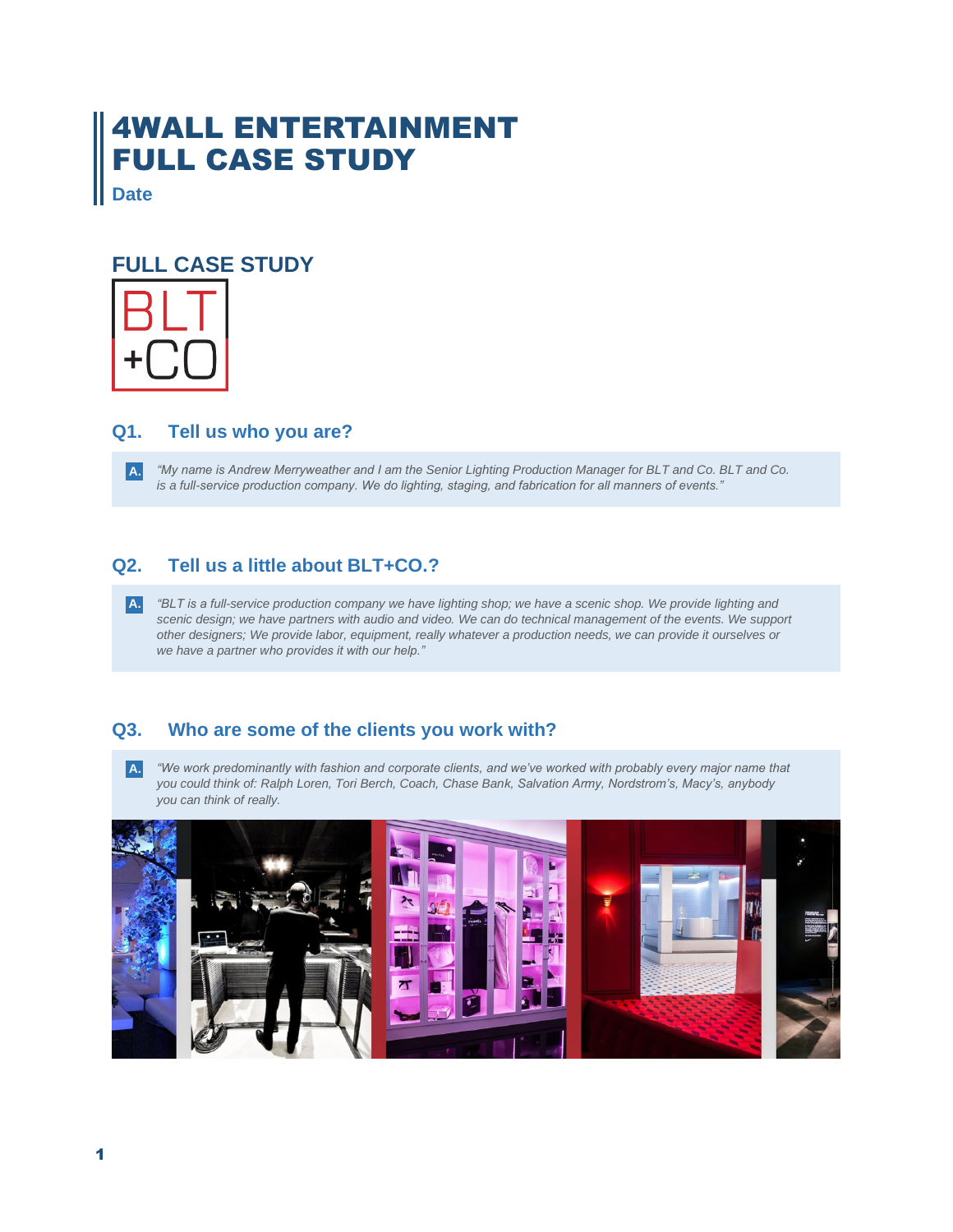### **Q4. What are some of the goals that BLT has when working with a client?**

*"Our goal working with a client is to give them the best event they could possibly have. We're not interested in*  **A.** *selling them a design that works with our equipment for example or with what we've done in the past or what will be*  easy. We want them to have the best show that they can have. We want them to feel that we are partnering with *them to give them a memorable event."*

## **Q5. Tell us a little bit about BLT+CO's history with NYFW?**

*"New York Fashion Week, which is a huge chunk of our yearly business, BLT as a company has been*  **A.** *involved with New York Fashion week since its inception in the mid-1970s. I've been with BLT for ten years. I was doing Fashion Week on a freelance basis for other production companies before that."*



## **Q6. What are some of the biggest challenges you face with NYFW?**

*"The biggest challenges of fashion week are the very short time frames that we have for everything. We're getting*  **A.** *designs and design briefs only a few weeks out from the show. We only have at most three or four days to install even an extremely large and complicated show. The show itself is a fifteen-minute show, it only happens once, there are no do-overs. There is no opportunity, if something goes wrong, to fix it. They have their time slot and everybody who is there to see their show, when their show comes down, they are off to the next one. Being perfect all the time under extreme time constraints, that's really the challenge."*

## **4WALL**

#### **Q7. How long have you been working with 4Wall & NYFW?**

*"I've been working with Jim Schoenfelder at 4Wall for about 10 years."* **A.**

#### **Q8. How has 4Wall helped with the demands you have with NYFW?**

*"4Wall helps because they are so responsive. When I need to know, tomorrow what an enormous show is going to*  **A.***cost so I can build a bid for my client, I get that information. When I need gear sourced from all over the country, 4Wall makes that happen for me. If it's something that they don't have, they can offer me intelligent, considered alternatives. If I'm having trouble getting the show to meet the budget, Jim will work with me to figure out how we can make it work by substituting fixtures or figuring out different places to get the gear from to bring the cost down. 4Wall truly makes my job easier."*

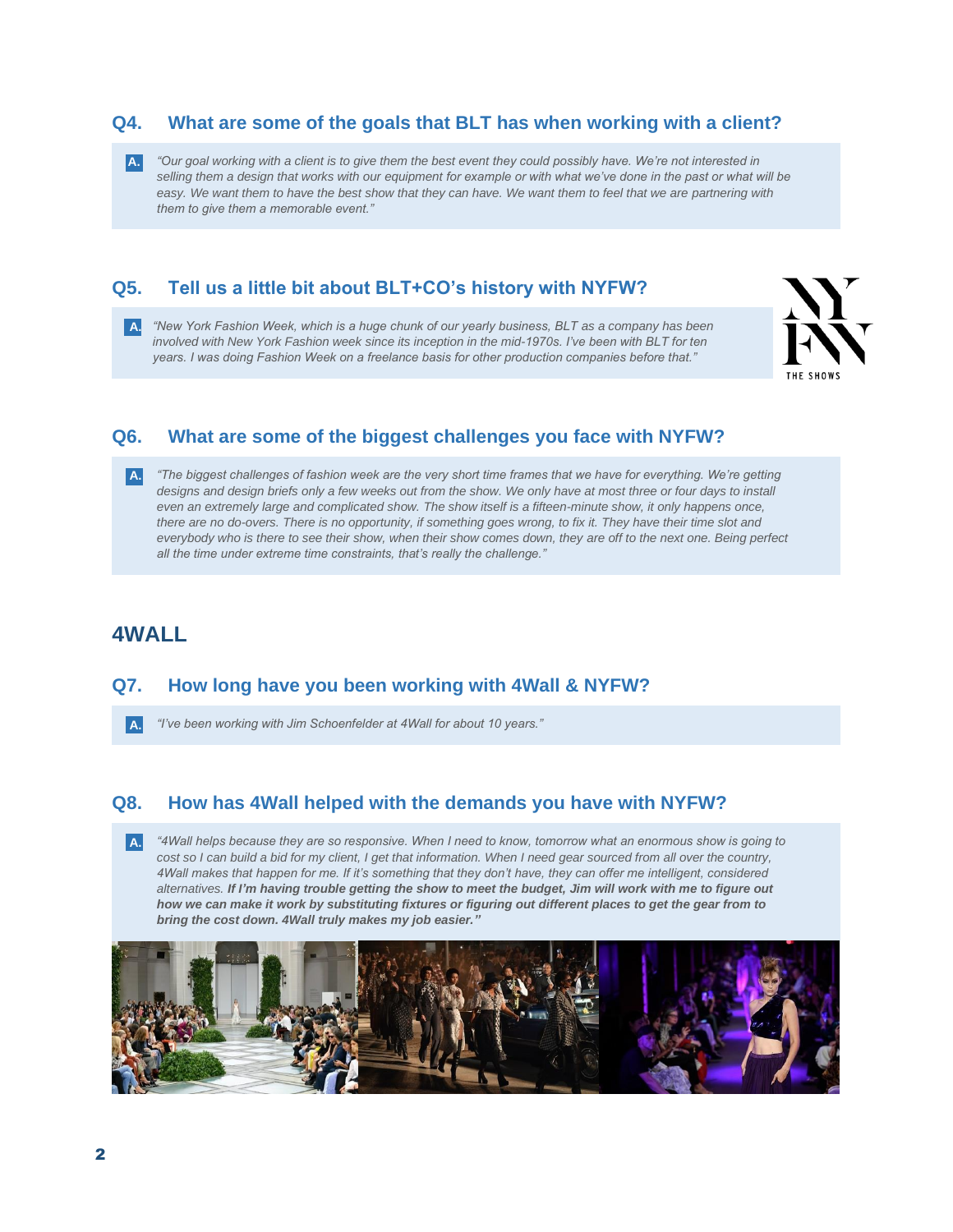### **Q9. How has 4Wall handled special requests that you've had, such as customizing fixtures or sourcing something we don't normally carry?**

*"When we have special requests, I think that is where 4Wall really shines because they are invested in*  **A.** *making sure that my experience is good, that BLT's experience is good, and intern our client's experience good. Jim is always happy to source gear from other places if it is something that 4Wall doesn't carry. Sometimes it's gear that we purchase, sometimes it's sub-rented. When we need to do something special, which happens a lot, people want everything to be in their brand colors for example. Just this last week, I sent over a five-gallon bucket of shark skin white paint that all the pipe had to be painted and 4Wall is happy to do that for us. We are able to work*  with 4Wall to customize gear. We did a show recently where we had to design and fabricate special mounting *hardware to fit onto the light so we could spin it from the ceiling horizontally, which is not something it is designed to do. 4Wall was able to give us access to those fixtures for two weeks ahead of time so we could tech and*  fabricate and create this special rig which is not a level of service that I would've gotten from anywhere *else."*

## **Q10. Would you say it's safe to say that 4Wall & BLT have a partnership?**

*"Absolutely. We really try not to go or use any other vendors. 4Wall is my first choice, my go to, no questions asked. I feel that: the level of service, the quality of the gear, the competitive pricing, why would I want to go anywhere else. Absolutely it is a partnership."* **A.**



## **Q11. How has 4Wall's flexibility with shipping and trucking helped you meet the demands of the tight deadlines of NYFW?**



*"4Wall is extremely flexible in terms of how quickly they can turn stuff around to help us meet the demands of our clients. Sadly, I will often get finalized designs two or three days before load-in and I've never once had to turn around and say "sorry I can't do this anymore" to my clients. 4Wall really goes above and beyond."*

## **Q12. When you have a tight budget, how has 4Wall worked within those budget constraints?**

*"When I am in the process of budgeting for a show, 4Wall really helps me meet those budget numbers. I can talk to Jim about what number I am trying to hit and what we can do with the gear to make those numbers work without compromising the scale of the show. When a client wants to have a big show and they don't necessarily have a big budget, one of the challenges is: how can we still make it a big show? Jim especially is really great about offering substitutions for the units that the designer requested that are at a different price point so that we can get more of them for the budget we have. He is also really great about helping me figure out if we can take these fixtures a couple of days late then they can come from Pennsylvania instead of Las Vegas and that'll save you \$15,000 dollars of trucking."* **A.**

3